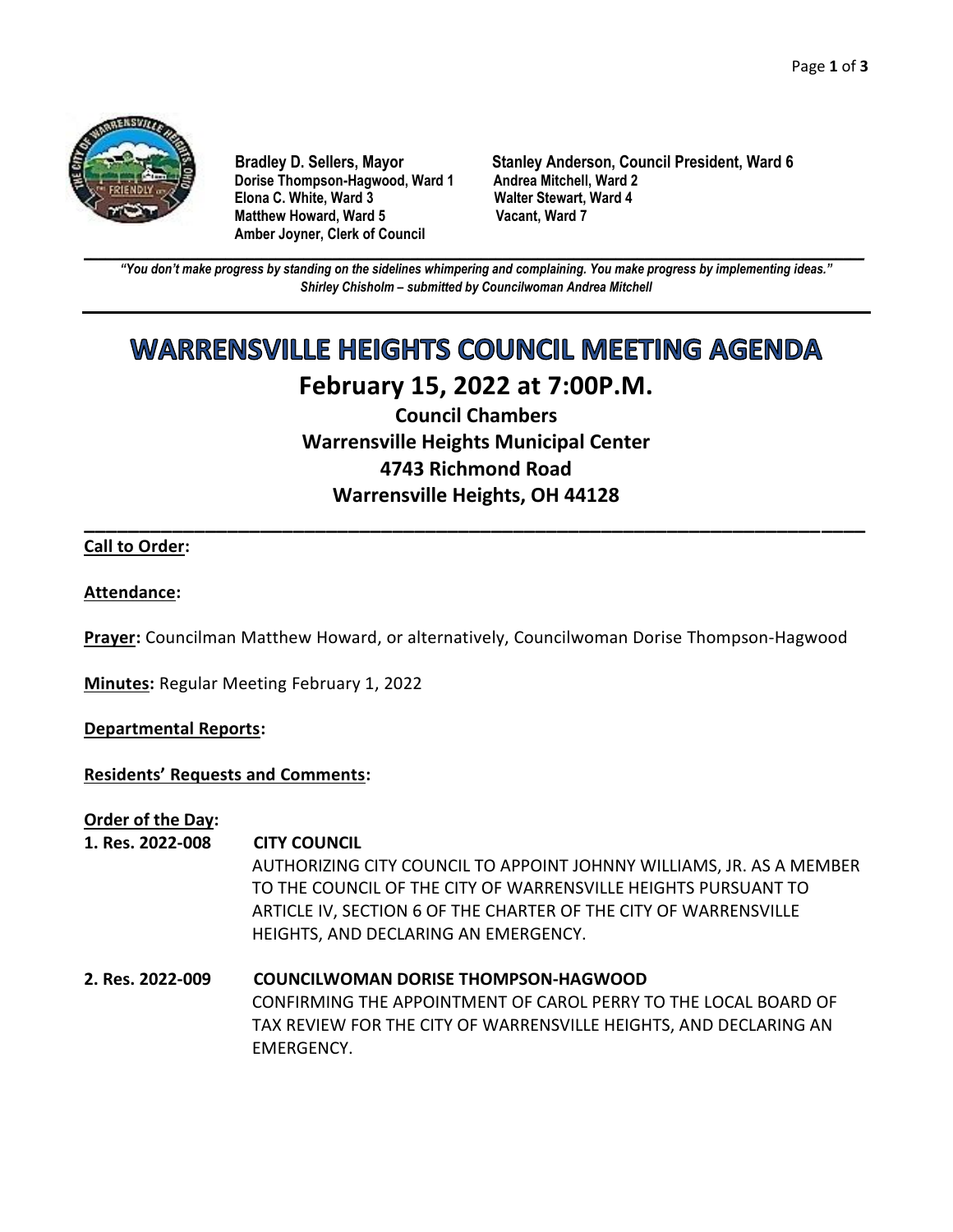**3. Res. 2022-010 COUNCIL PRESIDENT STANLEY ANDERSON** CONFIRMING THE APPOINTMENT OF WILLIE WILSON TO THE LOCAL BOARD OF TAX REVIEW FOR THE CITY OF WARRENSVILLE HEIGHTS, AND DECLARING AN EMERGENCY.

# **4. Ord. 2022-016 MAYOR BRADLEY D. SELLERS**  AUTHORIZING THE MAYOR TO ENTER INTO A MEMORANDUM OF UNDERSTANDING WITH THE CUYAHOGA COUNTY BOARD OF HEALTH TO PROVIDE STORMWATER REGULATION SUPPORT SERVICES IN 2022 THROUGH 2025, AND DECLARING AN EMERGENCY.

# **5. Ord. 2022-017 MAYOR BRADLEY D. SELLERS** AUTHORIZING THE ADMINISTRATION OF THE CITY OF WARRENSVILLE HEIGHTS TO REMOVE AND DISPOSE OF FURNITURE IN THE CIVIC AND SENIOR CENTER OF THE CITY OF WARRENSVILLE HEIGHTS IN ORDER TO PROVIDE SPACE FOR NEW FURNITURE, AND DECLARING AN EMERGENCY.

# **6. Ord. 2022-018 MAYOR BRADLEY D. SELLERS**

AMENDING ORDINANCE NUMBER 2021-123 (AUTHORIZING THE MAYOR TO ENTER INTO AN AGREEMENT TO PURCHASE VACANT LAND BETWEEN THE WARRENSVILLE HEIGHTS LAND REUTILIZTION PROGRAM AND CLIFFORD J. AND KELLIE M. BROWN FOR THE SALE OF PERMANENT PARCEL NUMBER 763-08-015 (LOT 8) LOCATED AT THE CHATEAUX OF EMERY WOODS DEVELOPMENT IN THE CITY OF WARRENSVILLE HEIGHTS) BY REPLACING THE EXHIBIT A IN ORDER TO CORRECT THE SALE PRICE LISTED IN THE AGREEMENT, AND DECLARING AN EMERGENCY.

### **7. Ord. 2022-019 MAYOR BRADLEY D. SELLERS** AUTHORIZING THE MAYOR TO ENTER INTO AN AGREEMENT TO PURCHASE VACANT LAND BETWEEN THE WARRENSVILLE HEIGHTS LAND REUTILIZATION PROGRAM AND PHILLIP BARNES FOR THE SALE OF PERMANENT PARCEL NUMBER 763-08-025 (LOT 18) LOCATED AT THE CHATEAUX OF EMERY WOODS DEVELOPMENT IN THE CITY OF WARRENSVILLE HEIGHTS, AND DECLARING AN EMERGENCY.

# **8. Ord. 2022-020 MAYOR BRADLEY D. SELLERS** AUTHORIZING THE MAYOR TO PURCHASE THREE (3) 2020 F-350 CREW CAB TRUCKS FOR AN AMOUNT NOT TO EXCEED \$250,000.00 FROM VALLEY FORD TRUCK, INC. PURSUANT TO ARTICLE VI, SECTION 5 OF THE CHARTER OF THE CITY OF WARRENSVILLE HEIGHTS, AND DECLARING AN EMERGENCY.